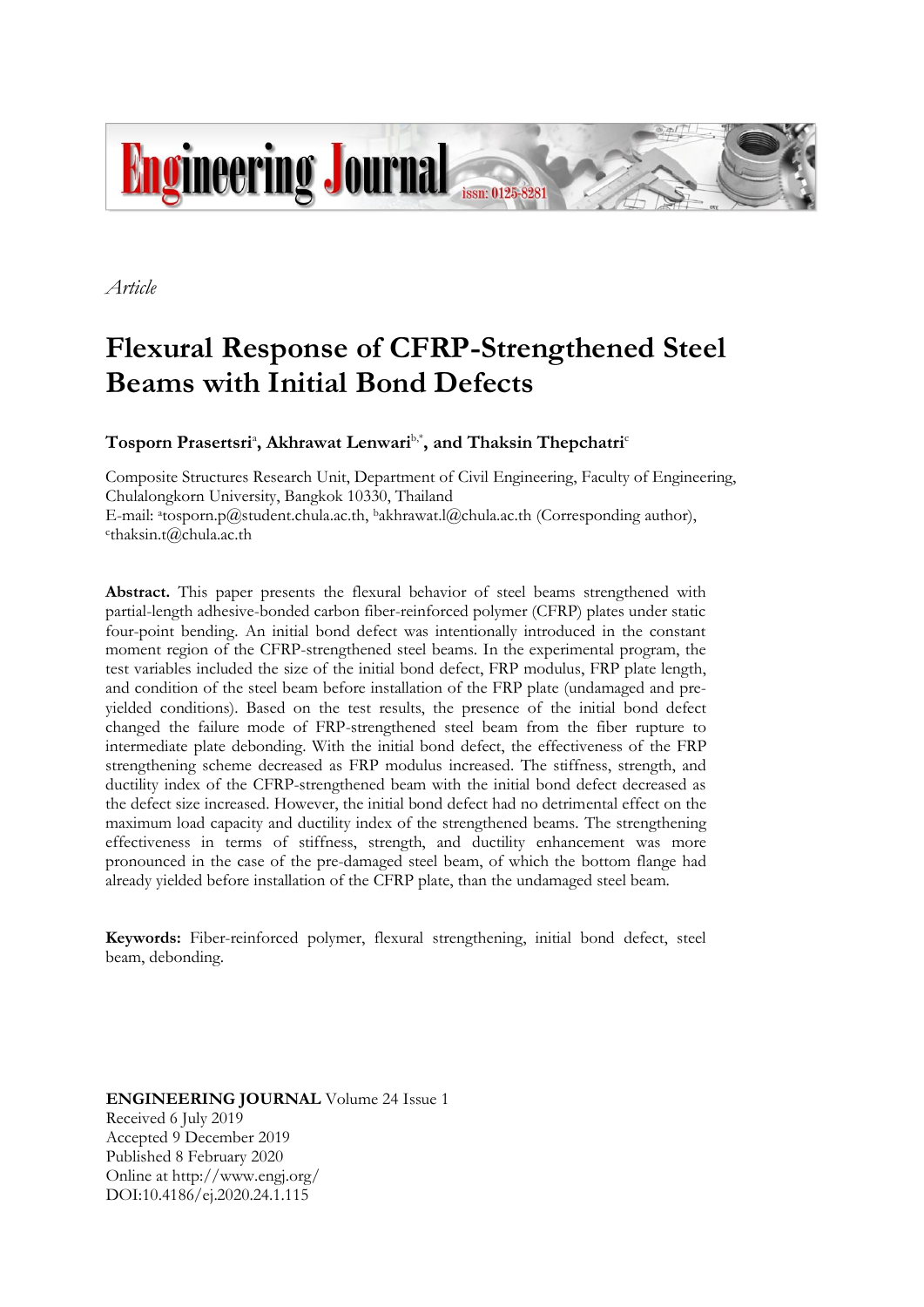## **1. Introduction**

Use of fiber-reinforced polymer (FRP) materials for strengthening steel structures has been widely recognized due to their high mechanical properties and lightweight [1-5]. The FRP strengthening is superior to steel jacketing since no residual stress due to a welding process is induced. It is recommended for beams in chemical plants or oil storage tanks where a welding process must be avoided [6]. Previous research works have investigated the effectiveness of the externally-bonded FRP plates on strengthening steel beams [7-9]. Various analysis methods such as the principle of virtual work [8], nonlinear finite element analysis [10-13], and closed-form analytical solutions [9, 14, 15] have been proposed to predict the flexural behavior of the FRP-strengthened steel beams. Schnerch et al. [7] conducted a four-point bending test on steel beams strengthened with high modulus carbon fiber-reinforced polymer (CFRP) plates using different adhesives. The test results showed that the failure mode of the strengthened steel beam depends on the type of adhesive and FRP length. Possible failure modes include the fiber rupture and plate debonding. Debonding is a premature failure because the FRP plate is not utilized to the full tensile strength. Lenwari et al. [8] examined the effects of the FRP length on the flexural behavior of strengthened steel beams. The study concluded that the failure mode was fiber rupture in case of the long FRP plate. The plate debonding occurred in case of the short FRP plate. The plate debonding initiated at the termination point of the FRP plate and propagated towards midspan. Another failure mode is the intermediate debonding of the FRP plate. The intermediate debonding starts within the beam span and propagates towards the plate end [11, 16-18]. It may occur due to yielding of the steel beam or the presence of bond defects [17]. The debonding process is more gradual than plate end debonding [19]. In practice, the imperfections between the FRP strengthening system and the steel beam can be in the form of notches [12, 15, 18, 20] and bond defects [15-17]. Some previous studies [21-27] have utilized an anchorage system to prevent the FRP debonding failure in the FRP-strengthened steel and reinforced concrete (RC) beams. In the FRPstrengthened RC beams, the anchorage system was used to increase the FRP debonding strain [28]. Also, a combined use of glass FRP and CFRP laminates was proposed [29]. Using the anchorage systems, some tested steel and RC beams still failed due to FRP debonding [22, 24, 30, 31]. From a literature review, the research works that investigated the effects of initial bond defects on the flexural response of CFRP-strengthened steel beams have been limited [16, 17, 19].

This research examines the effects of initial bond defects on the flexural responses of CFRP-strengthened steel beams. Effects of FRP modulus, FRP plate length, and condition of the steel beam before installation of the FRP plate (undamaged and pre-yielded conditions) are also investigated using a four-point bending test. The examined flexural properties include stiffness, strength, and ductility of the FRP-strengthened beams.

# **2. Experimental Program**

In the experimental program, the test variables included the size of an initial bond defect, CFRP modulus, length of the CFRP plate, and condition of the steel beam before installation of the CFRP plate (undamaged and pre-damaged conditions). Table 1 describes the tested steel beams. One steel beam without CFRP strengthening system was used as the control beam (CB), as shown in Fig. 2. Five beams were strengthened with Sika® CarboDur®M514 (BM) and two beams were strengthened with Sika® CarboDur®S512 (BS). The span length was 1.80 m. The CFRP lengths were 1.20 and 1.50 m, respectively. The notation "Y" indicates the occurrence of yielding at the midspan bottom flange before attaching the CFRP plate. This simulated the repair condition where severe service distress had already occurred in the beams. A numeric value "2a" after the symbol "-" denotes the length of an initial bond defect (mm) at the midspan. The cross sections of tested beams are shown in Fig. 1. A hotrolled wide-flange section W150 14.0 kg/m was used. Steel cover plates (300 mm wide by 12 mm thick) were welded to the top flanges of steel beams to prevent compression yielding. The nominal thicknesses  $(t_{frp})$  of Sika® CarboDur®M514 and Sika® CarboDur®S512 plates were 1.4 mm and 1.2 mm, respectively. The adhesive layer thickness  $(t_{\text{adh}})$  was 3.5 mm.

Refer to Lenwari et al. [8], the plate length of at least 1.20-m was chosen to avoid the plate end debonding failure. A pilot steel beam BM120-100 was tested until failure due to intermediate debonding. At the maximum applied load, the measured bottom flange strain at midspan section was 1.7%, which was approximately 9.7 times the yield strain of the steel beam. The pre-loading was released before the CFRP installation. Note that the pilot steel beam BM120-100 is not beam BM120-100 shown in Table 1.

## **2.1. Material Properties**

Figure 3 shows the static test setup for tensile properties of steel and CFRP materials. The steel coupons were cut from flat regions of the flange of wideflange beams as in ASTM A370 [32]. The tensile properties of steel included yield stress, yield strain, and elastic modulus. Rupture stress and elastic modulus of CFRP coupons were obtained from the identical test. All coupon specimens were tested under displacement control at a rate of 1mm/min until failure.

Table 2 shows the tensile properties of steel and CFRP plates. Note that E is elastic modulus,  $\sigma_y$  is yield stress of steel, and  $\sigma_{\text{fu}}$  is tensile stress of CFRP plate. The tensile strength of steel coupon is defined as  $\sigma_u$ . Tensile properties of SikaDur®-30 are based on the manufacturer data [33]. The elastic modulus and tensile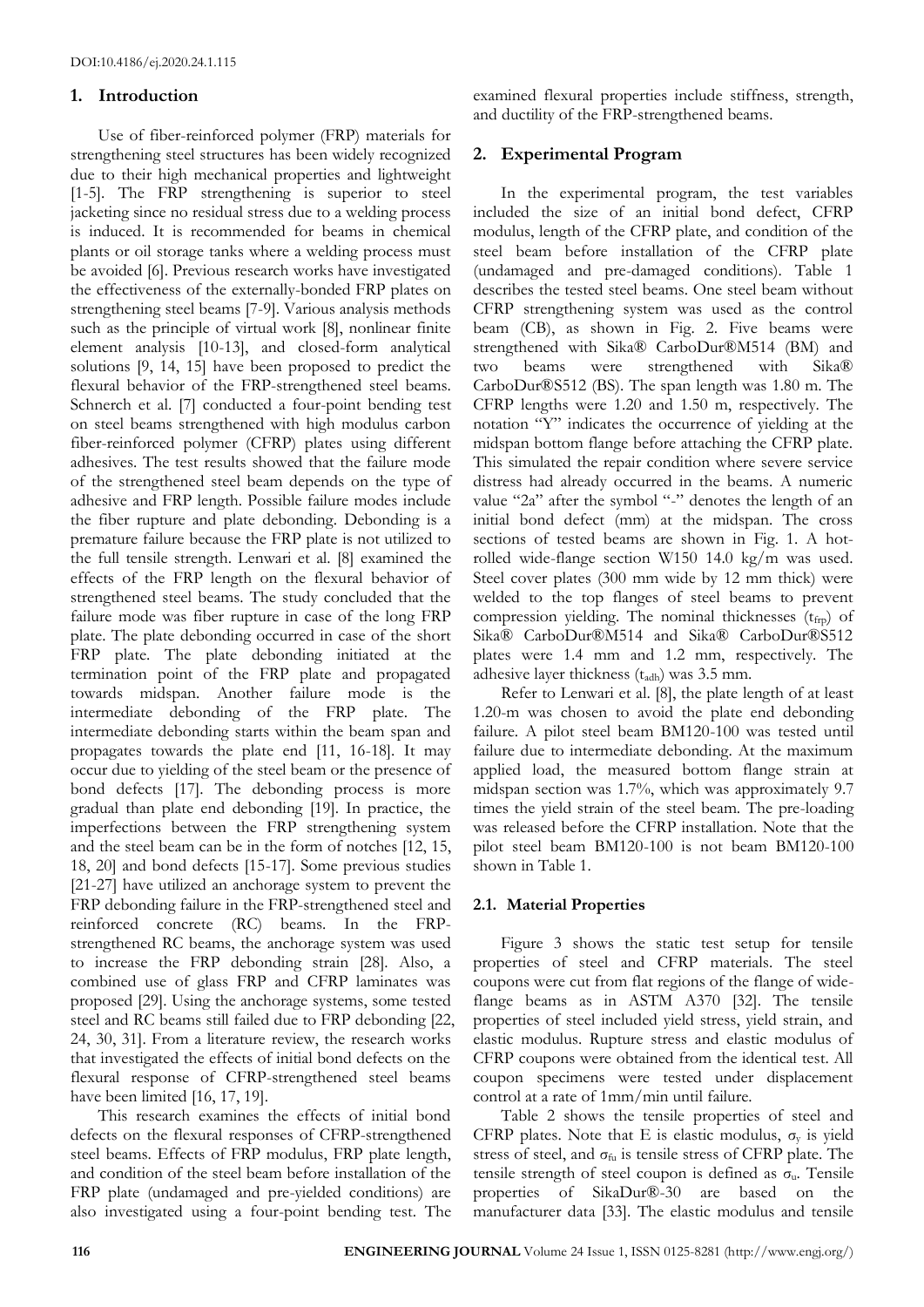variation of properties was relatively low.

stress of SikaDur®-30 is 11,200 MPa and 31 MPa, respectively. Many works [34-40] showed that the

Table 1. Details of tested steel beams.

| <b>Beam</b>      | <b>CFRP</b> type                  | <b>CFRP</b> plate<br>length (mm) | Predamage | 2a<br>(mm) |
|------------------|-----------------------------------|----------------------------------|-----------|------------|
| СB               |                                   |                                  |           |            |
| <b>BM120-0</b>   |                                   | 1,200                            |           |            |
| BM120-50         |                                   |                                  |           | 50         |
| BM120-100        | $Sika\mathbb{R}$<br>CarboDur®M514 |                                  |           |            |
| BM120Y-100       |                                   |                                  | Yes       | 100        |
| BM150-100        |                                   | 1,500                            |           |            |
| <b>BS120-0</b>   | Sika®                             | 1,200                            |           |            |
| <b>BS120-100</b> | CarboDur®S512                     |                                  |           | 100        |







Fig. 2. Instrumentation for control (unstrengthened) steel beam (all dimensions in mm).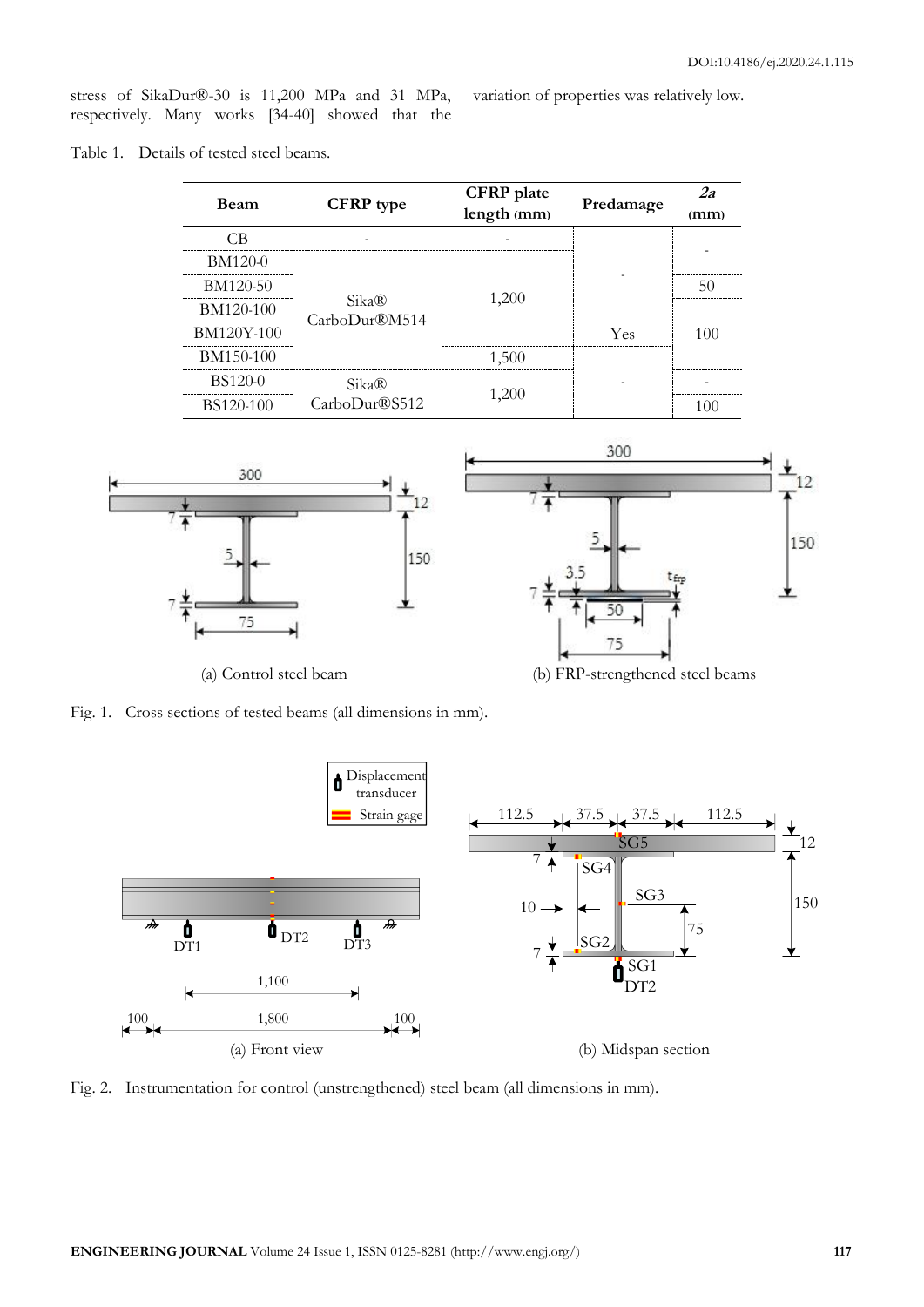

Fig. 3. Tensile testing of coupons.

|  |  |  | Table 2. Tensile properties of steel and CFRP plates. |
|--|--|--|-------------------------------------------------------|
|--|--|--|-------------------------------------------------------|

| Material                         | E(MPa)  | $\sigma_{\rm v}$ (MPa) | $\sigma_{\rm u}$ or $\sigma_{\rm fu}$ (MPa) |
|----------------------------------|---------|------------------------|---------------------------------------------|
| Steel beam                       | 178,091 | 318                    | 458                                         |
| Steel plate                      | 182,590 | 284                    | 397                                         |
| Sika <sup>®</sup> CarboDur® S512 | 180,777 |                        | 3,303                                       |
| Sika® CarboDur® M514             | 238,575 |                        | 2,522                                       |

## **2.2. Initial Bond Defects**

In this study, the bottom flange surface of steel beams was prepared by SA3 sandblasting (blast-cleaning to visually clean steel condition). This process was classified according to ISO 8501-1 [41]. Then, the CFRP plate was adhesively bonded within three hours after sandblasting of the bottom flange surface to avoid the contamination from either dirt or rust. The adhesive curing time was 30 days to ensure the bond between FRP and the steel substrate.

An initial bond defect at the steel-adhesive interface was introduced using the polyester film-based insulation paper as shown in Fig. 4. The thickness and length of insulation paper were 0.25 mm and 100 mm, respectively. An insulation paper was folded and temporally affixed on the steel surface using a transparent tape. The width of the insulation paper varied from 50 to 100 mm in order to create the initial bond defect. The polyester film was slippery. This simulated the unbonded condition at the steel-adhesive interface. The insulation paper was positioned at the bottom flange of the steel beam at midspan before the installation of CFRP plates.

## **2.3. Test Setup and Instrumentation**

A static flexural test was conducted under four-point bending as shown in Fig. 5. A 300-kN capacity hydraulic jack was used to apply the load using the spreader steel beam. The applied loads were transmitted through the steel rollers at bottom of the spreader steel beam. The spacing between two applied loads was 150 mm. The tested beams were placed on the roller supports, which allow the beams to behave in a simply supported manner. The test was carried out under displacement control until failure. The rate of midspan deflection was controlled at 1 mm/min.

Electrical resistance strain gages were installed to measure the strain distribution along the section height of beam CB, as shown in Fig. 2. Strain gages and displacement transducers are denoted by "SG" and "DT", respectively. SG1 located at the bottom surface of the bottom flange, and SG2 was installed at the upper surface of the bottom flange. SG3 and SG4 located at mid-height of the W150×75 section and the bottom surface of the top flange, respectively. The compressive strain at top surface of the steel cover plate was measured by SG5. Three displacement transducers measured the deflections at midspan and locations near the CFRP plate terminations.

For FRP-strengthened steel beams, the FRP strains were measured with nineteen strain gages as shown in Fig. 6. Thirteen of them were attached on the CFRP plate. The other six were installed on the steel beam and cover plate.

Figure 7(a) shows the strain gage locations for FRPstrengthened steel beams. SG1, SG2, SG18, and SG19 were used to detect the debonding near the plate ends,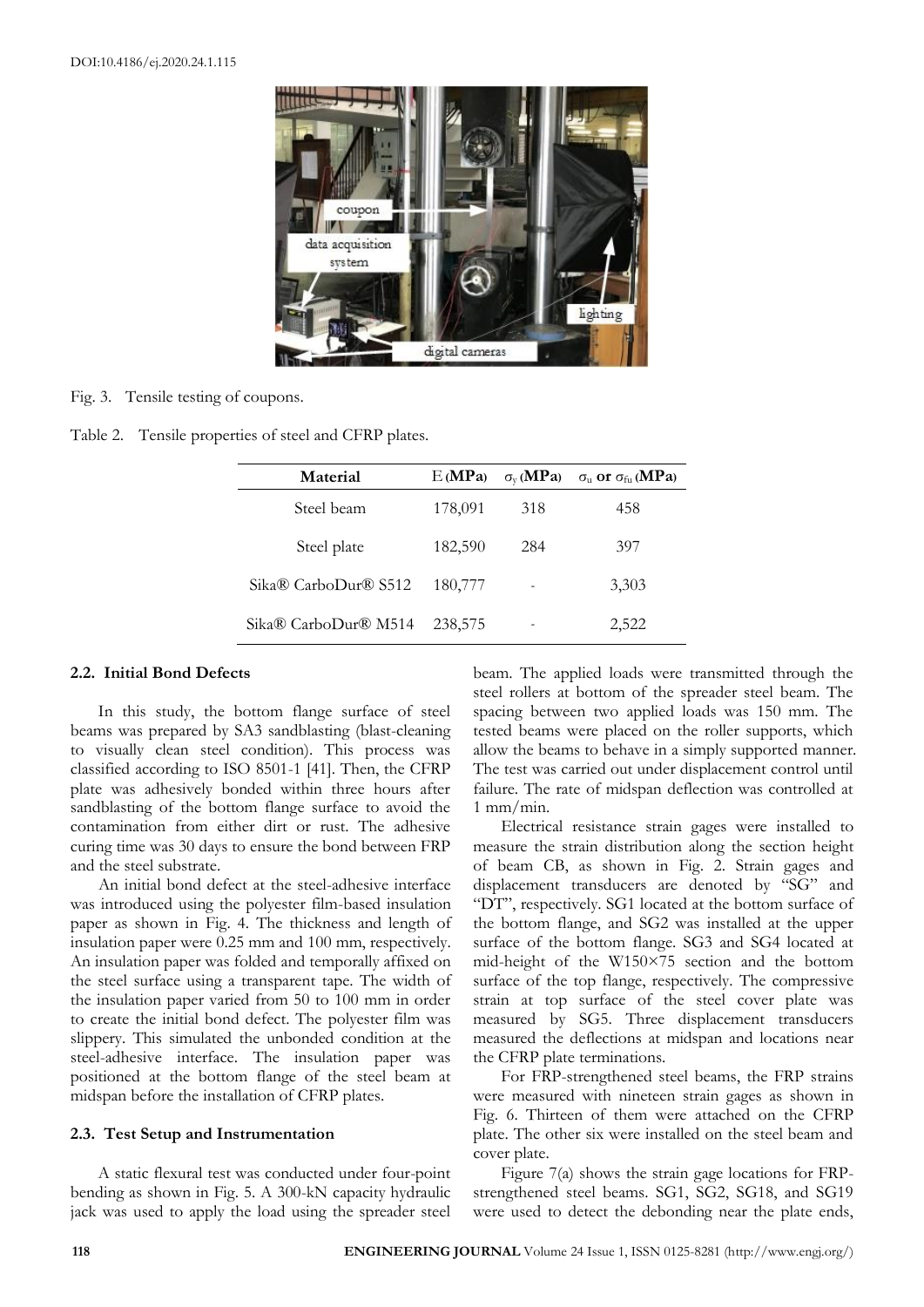while SG3-SG6, SG13, SG15-SG17 were used to detect the intermediate debonding. SG8 was used for the FRP tensile strain at midspan. The bottom flange yielding within the initial bond defect zone was observed from three strain gages SG7, SG9, and SG14 at the steel bottom flange. Additional strain gages were also installed to measure the strain distribution across the midspan section, as shown in Fig. 7(c). However, typical strain signals for the detection of steel yielding, fiber rupture, and intermediate debonding will be presented in the paper.

For the unstrengthened steel beam (beam CB), the test was terminated when the compressive strain at the steel cover plate reached 75% of yield strain of the steel

plate. Tensile strain at the bottom flange was about 1.97%, which is approximately 11 times the yield strain of the steel beam. The test on FRP-strengthened steel beams was terminated when FRP rupture or debonding occurred. The applied loads rapidly decreased before the global failure of the beam. The maximum midspan deflection was defined by the midspan deflection at the maximum load. Strain, deflection, and applied load values were recorded with a data logging system during the test. A dual sampling rate was chosen. A 100 Hz sampling rate was selected to capture an abrupt event triggered by fiber rupture and intermediate debonding. A sampling rate of 5 Hz was used for the investigation of static behavior of tested beams.





(c) CFRP plate installation (d) Removal of excess paper



Fig. 5. Test setup for tested beams (static four-point loading scheme).



Fig. 4. Creation of initial bond defect.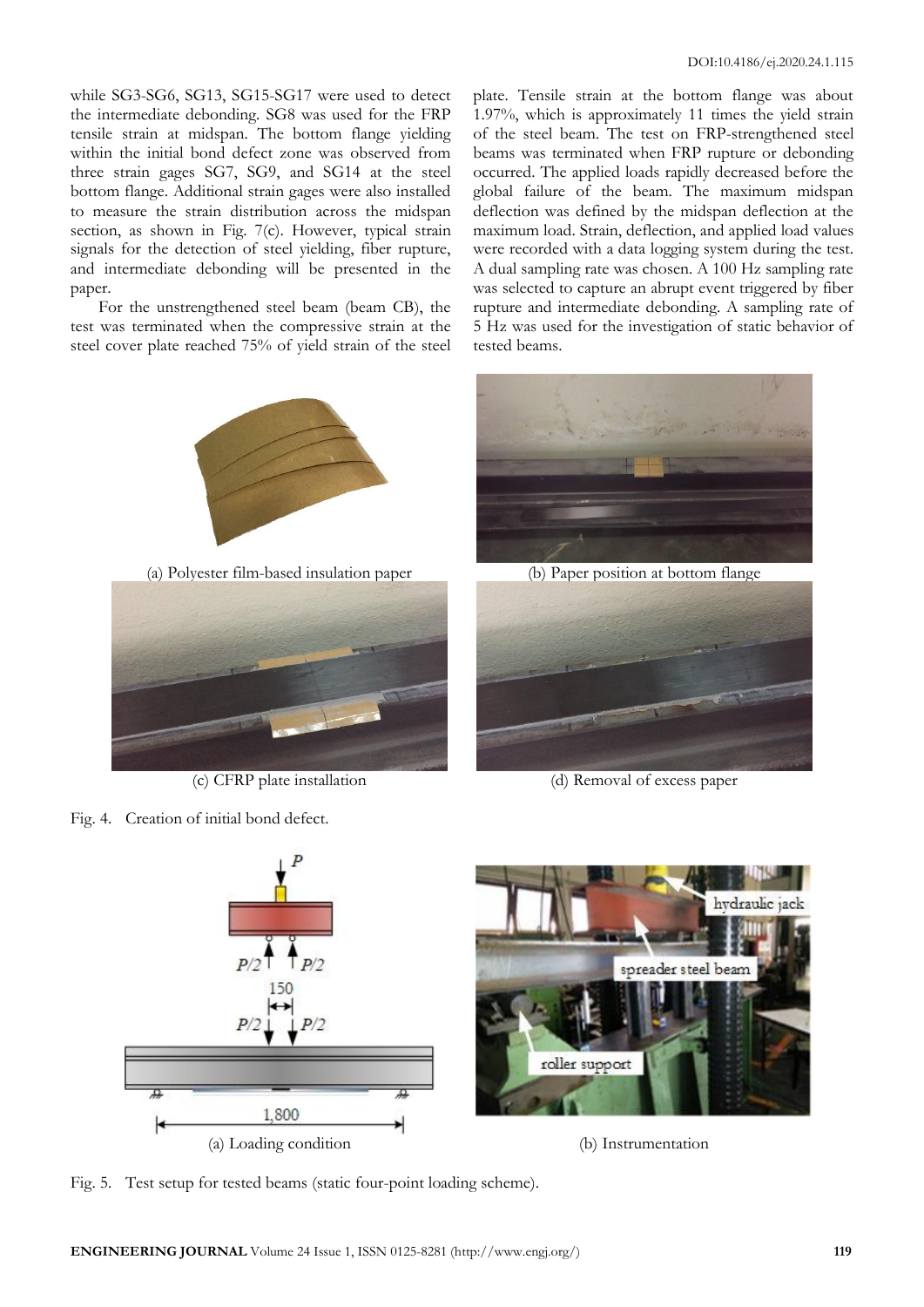

Fig. 6. Instrumentation on FRP-strengthened steel beams (all dimensions in mm).





#### **3. Experimental Results**

Table 3 summarizes the static test results of all tested beams. The flexural properties include the midspan deflection at yield load  $(\Delta_v)$ , yield load  $(P_v)$ , midspan deflection at maximum load  $(\Delta_{\text{max}})$ , and maximum load capacity  $(P_{\text{max}})$ . The yielding of steel beams refers to the state when upper surface of the bottom flange yielded. The secant stiffness is defined as the ratio between  $P_y$ and  $\Delta$ y. The ductility index is defined as the ratio between  $\Delta_{\text{max}}$  and  $\Delta_{\text{v}}$ .

Four displacement transducers were installed to measure the deflection at midspan and points near the plate ends, as shown in Fig. 8. Two transducers were

affixed at the midspan. One of them was pointed to the lower surface of the bottom flange and the other one to the FRP plate. The midspan deflection was based on the transducer pointed to the lower surface of the bottom flange.

A video camera recording in slow-motion at 1,000 frames per second was used to capture the time when failure occurred in the FRP-strengthened steel beams. The fiber rupture occurred in strengthened beams with no bond defect, while the intermediate debonding occurred in strengthened beams with an initial bond. Fig. 9(a) shows the failure of beam BM120-0 which is a typical fiber rupture (FR) failure. Some broken carbon fiber pieces detached from the FRP plate as depicted in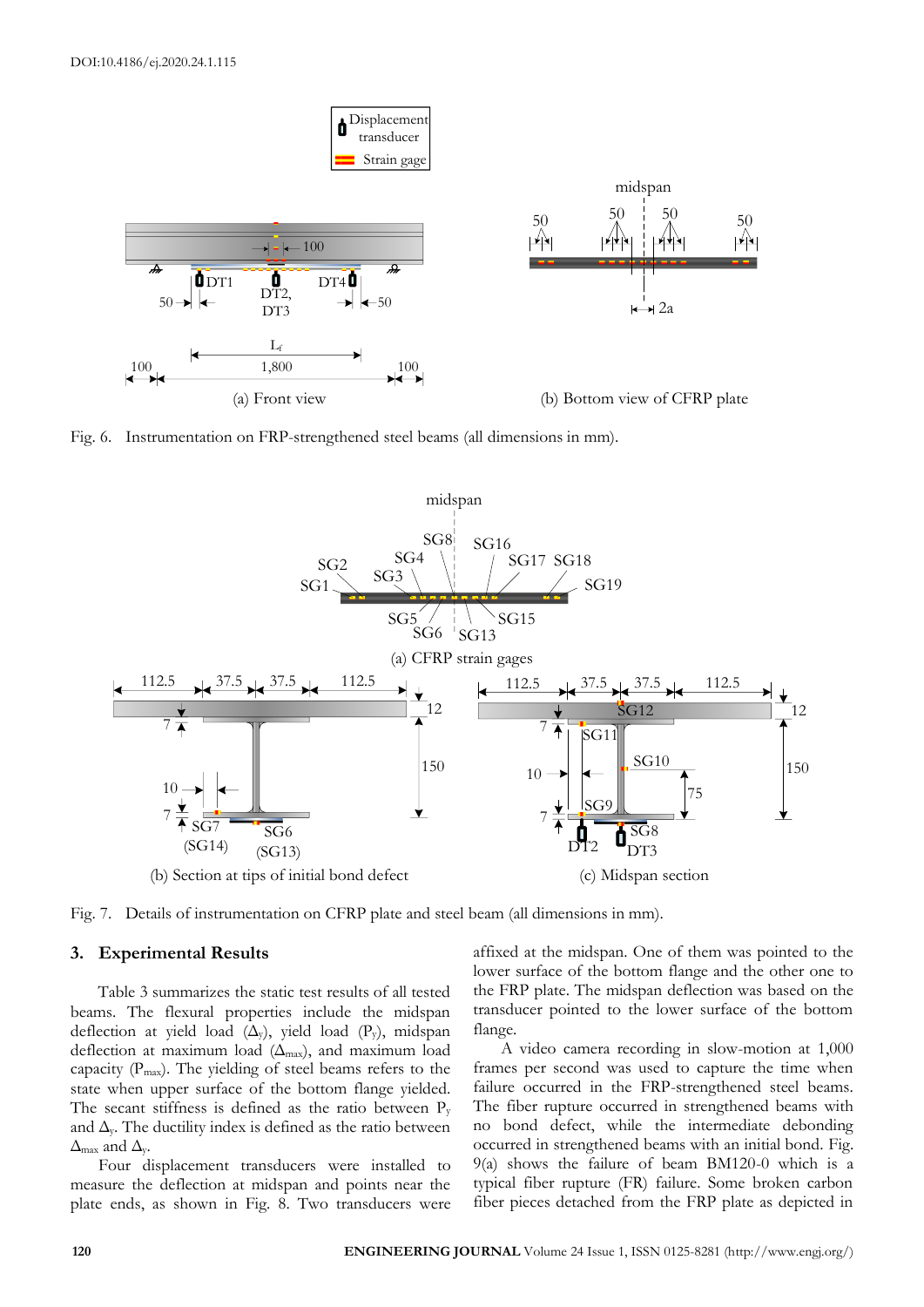Fig. 10(a). Figure 9(b) shows the failure of beam BM150- 100 which is a typical intermediate debonding (ID) failure. There is no evidence of broken carbon fiber pieces detached from the FRP plate. Some portions of the FRP plate were adhered at the lower surface of bottom flange, as shown in Fig. 10(b).

Figure11 shows typical strain gage signals for detection of the steel yielding, fiber rupture, and

Table 3. Flexural properties of tested steel beams.

intermediate debonding. It can be seen that yielding of the steel beam occurred before fiber rupture and intermediate debonding. The cracking sound occurred at the time when the first fiber breaking of the CFRP plate was detected. In case of the intermediate debonding, the FRP strain suddenly dropped after debonding.

| Beam           | $\Delta_{\rm v}$ | $P_{v}$ | <b>Stiffness</b> | $\Delta_{\text{max}}$ | $P_{\text{max}}$ |                                         | Failure    |
|----------------|------------------|---------|------------------|-----------------------|------------------|-----------------------------------------|------------|
|                | (mm)             | (kN)    | (kN/m)           | (mm)                  | (kN)             | $\Delta_{\text{max}}/\Delta_{\text{v}}$ | mode*      |
| C <sub>B</sub> | 4.95             | 98.3    | 19,865           | 19.92                 | 132.5            | 4.03                                    | <b>BFY</b> |
| BM120-0        | 4.44             | 96.1    | 21,647           | 14.64                 | 163.1            | 3.30                                    | <b>FR</b>  |
| BM120-50       | 3.77             | 85.6    | 22,720           | 18.75                 | 191.0            | 4.98                                    | <b>ID</b>  |
| BM120-100      | 4.51             | 87.1    | 19,287           | 17.39                 | 163.9            | 3.85                                    | <b>ID</b>  |
| BM120Y-100     | 5.24             | 120.5   | 22,985           | 24.51                 | 198.7            | 4.68                                    | ID         |
| BM150-100      | 4.55             | 98.5    | 21,654           | 16.39                 | 182.5            | 3.60                                    | ID         |
| <b>BS120-0</b> | 4.51             | 89.5    | 19,846           | 23.60                 | 182.1            | 5.23                                    | <b>FR</b>  |
| BS120-100      | 397              | 79.3    | 19,957           | 33.52                 | 200.3            | 8.44                                    | ID         |

Remark \* BFY = Bottom Flange Yielding; FR = Fiber Rupture; ID =Intermediate Debonding.



Fig. 8. Beams specimens during static testing.



Fig. 9. Failure modes of CFRP-strengthened steel beams.



(a) Fiber rupture (beam BM120-0) (b) Intermediate debonding (beam BM150-100)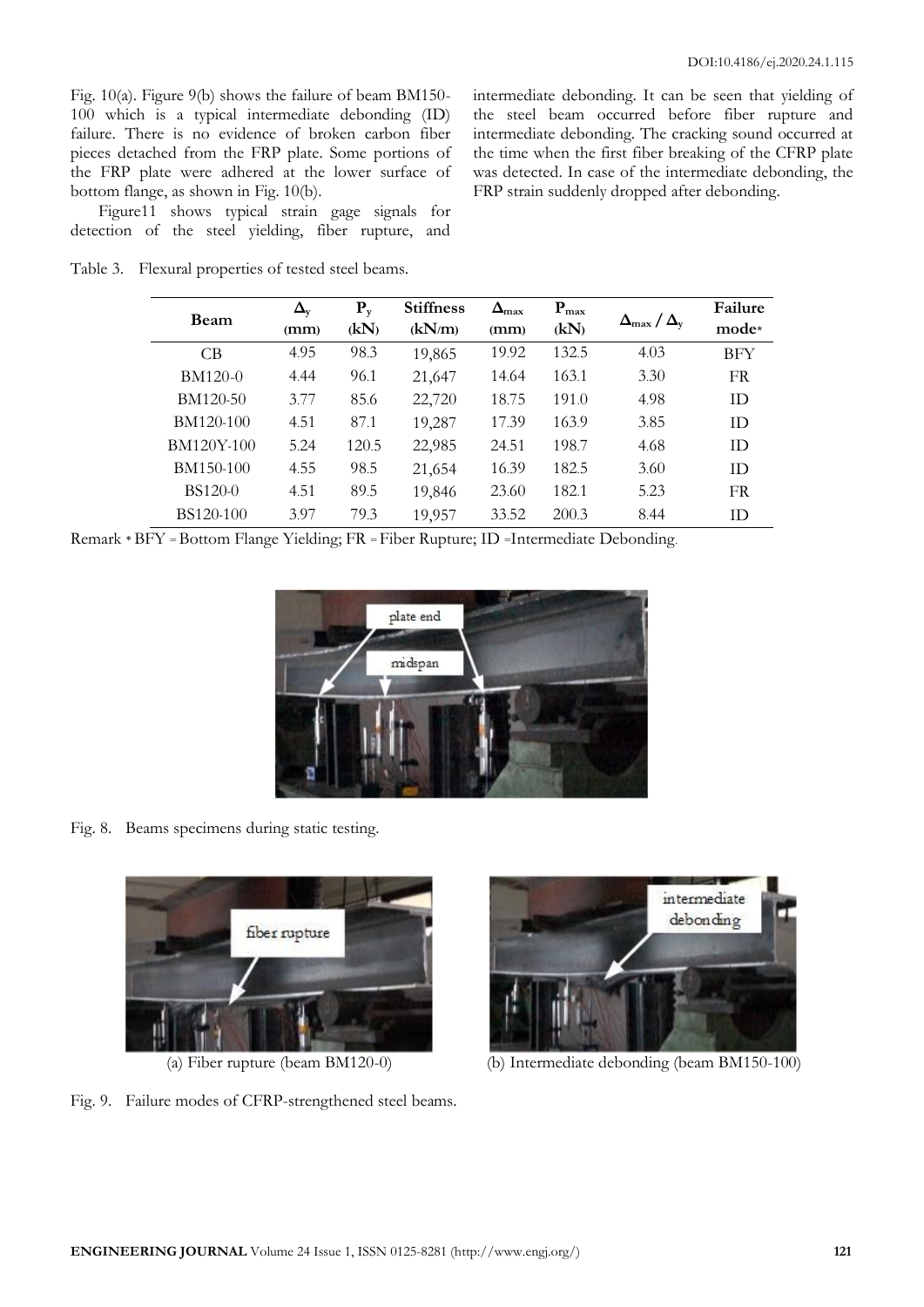

Fig. 10. Close-up view of failure modes of CFRP-strengthened steel beams.



Fig. 11. Typical strain gage signals for detection of steel yielding, fiber rupture, and intermediate debonding.

### **3.1. Effect of FRP Modulus on Flexural Properties**

Figure 12 shows the load-deflection relationships of the control beam and CFRP-strengthened beams. Without an initial bond defect, an increase in FRP modulus improved the stiffness of the strengthened beams by 9%, but decreased the strength and ductility index by 10% and 37%, respectively. With an initial bond defect, the effect of FRP modulus on the stiffness was minimal. However, the strength and ductility index of the strengthened beams decreased by 18% and 54%, respectively, when FRP modulus increased (by 32%). Therefore, the detrimental effect of FRP modulus on the strength and ductility of FRP-strengthened steel beams increased due to the presence of an initial bond defect.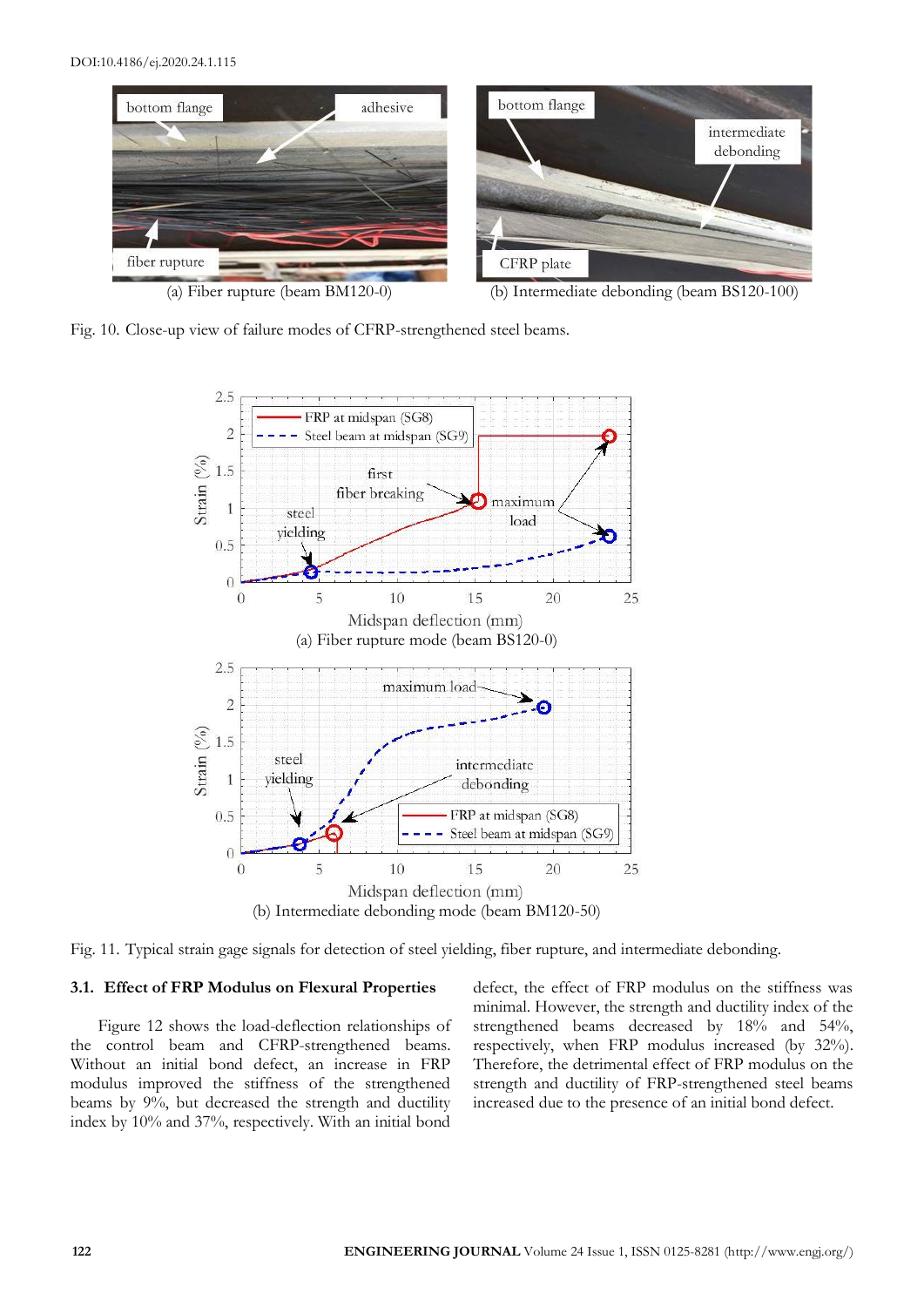

Fig. 12. Effect of FRP modulus on load-deflection curve.

### **3.2. Effect of Initial Bond Defect Length on Flexural Properties**

Figure 13 compares the load-deflection relationships of CFRP-strengthened steel beams containing an initial bond defect of different lengths (about 4-8% of FRP length). In case of low FRP modulus, the effect of initial bond defect length on the stiffness was minimal. When there was an initial bond defect, i.e., the FRP plate was not perfectly bonded to the steel beam, the yield load decreased by 9-11%. However, the initial bond defect improved the strength and ductility of the strengthened beams. The maximum load capacity was enhanced by 10- 17% compared to the capacity of the beam without an initial bond defect. The ductility index was also increased by 17-61%. Possibly, the strain in FRP plate was reduced because some parts of the FRP plate within the

maximum moment zone was not fully bonded to the steel beam. These findings are consistent with Choi et al. [42] who reported that the load capacity of the strengthened beam increased when the length of bond defect increased.

### **3.3. Effect of FRP Plate Length on Flexural Properties**

Figure 14 compares the load-deflection relationships of CFRP-strengthened steel beams using different plate lengths. It can be seen that strength and stiffness of the strengthened beam increased as FRP length increased. In this study, an increase in FRP length of 25% increased the maximum load capacity by 11%, while it decreased the ductility index by 6%.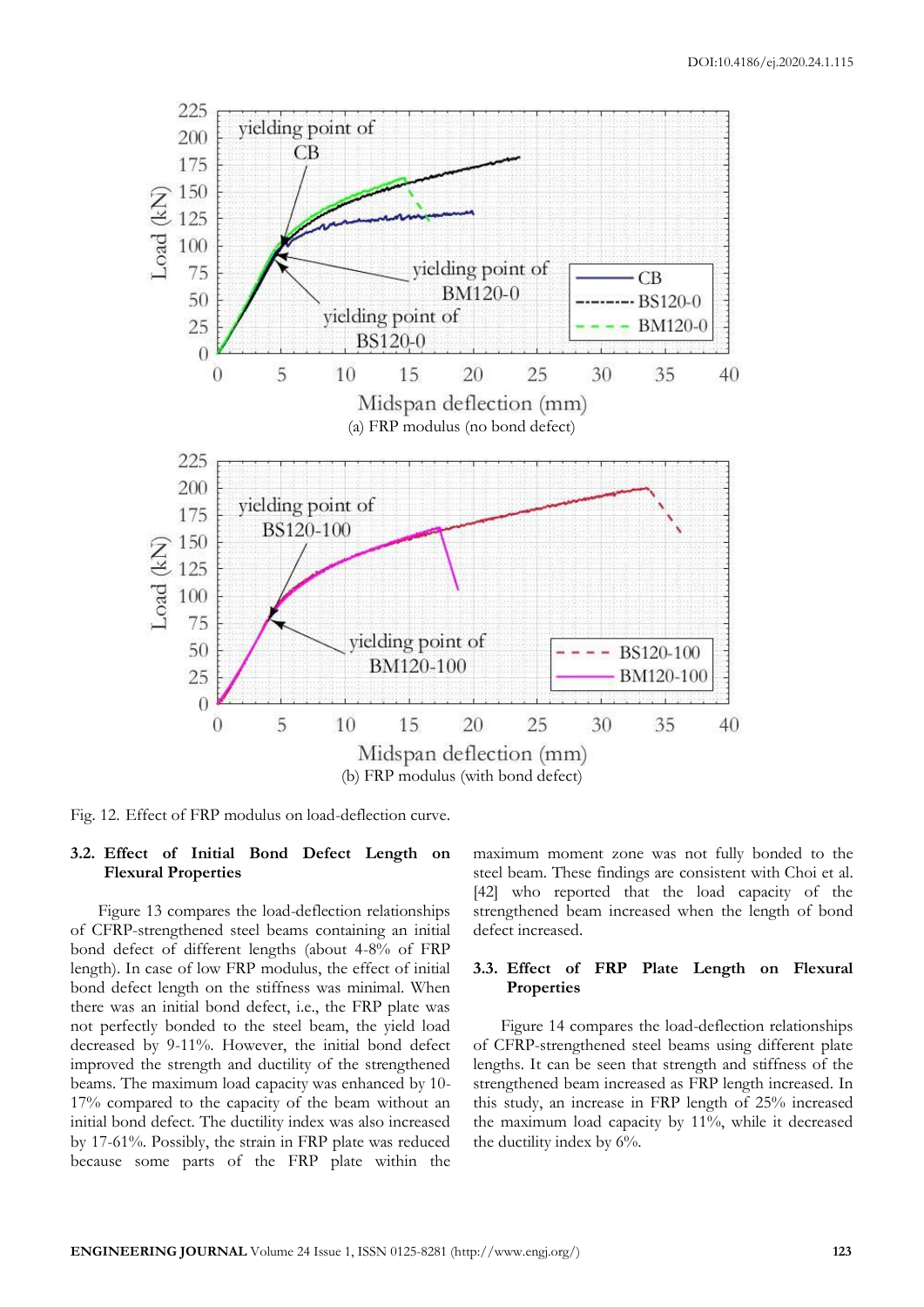

Fig. 13. Effect of initial bond defect on load-deflection curve.



Fig. 14. Effect of FRP bond length on load-deflection curve.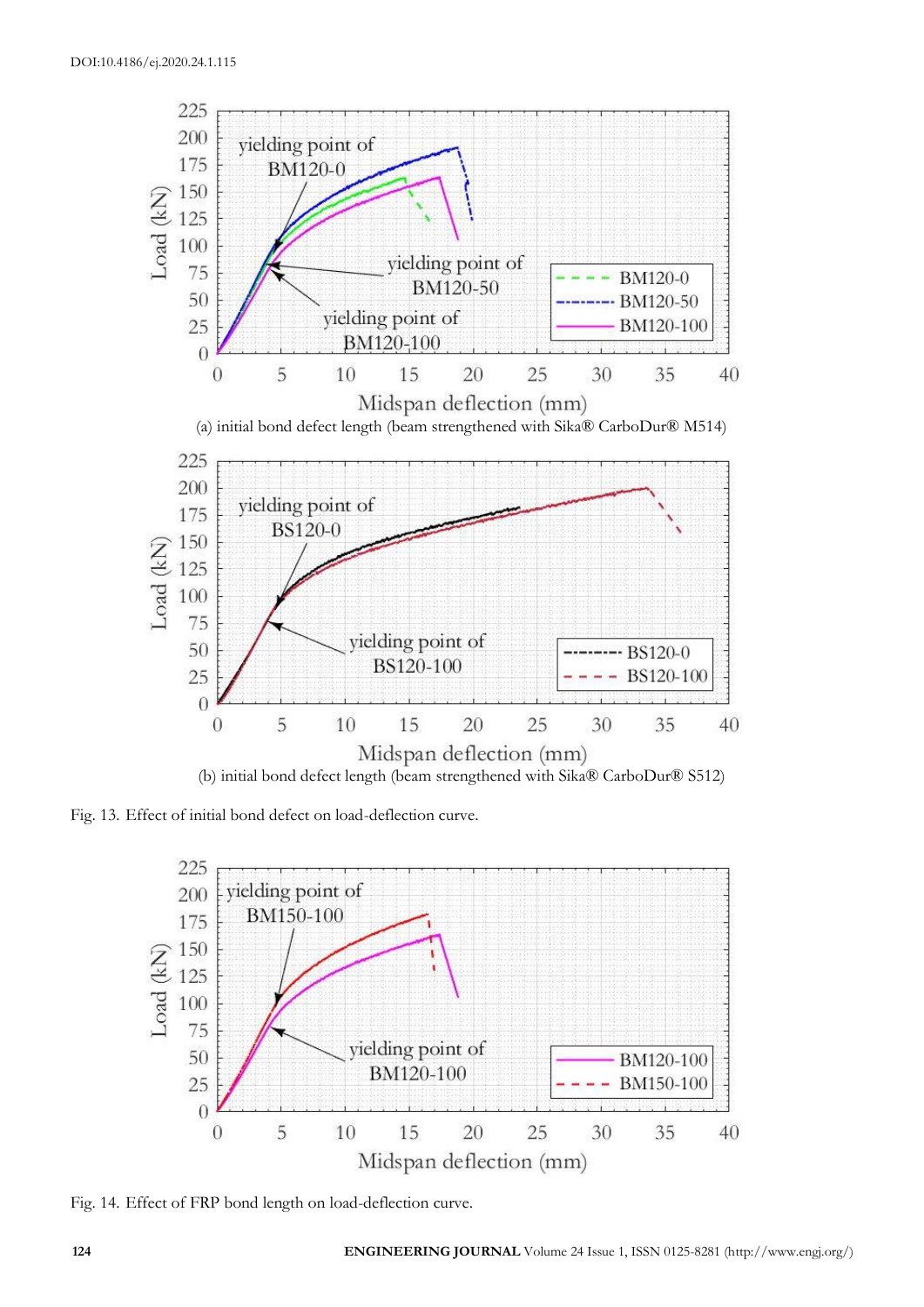## **3.4. Effect of Pre-damage of Steel Beam on Flexural Properties**

A comparison between BM120-100 and BM120Y-100 reflects the effect of condition of the steel beam before strengthened with the CFRP plate. Figure 15 compares the load-deflection relationships between both beams. The strengthening scheme was more effective for the pre-damaged (pre-yielded) steel beam than the undamaged one. The stiffness, strength, and ductility index of the FRP-strengthened pre-damaged beam was higher than FRP-strengthened undamaged beam by 19%, 21%, and 22%, respectively. The improvement of strength, stiffness, and ductility index of the pre-damaged beam over the undamaged beam could be caused by the attained residual stains due to the pre-damage. The results are based on the beam that was preloaded until the measured bottom flange strain at midspan section was 9.7 times the yield strain of the steel beam.



Fig. 15. Effect of pre-damage on load-deflection curve.

### **4. Conclusions**

In this research, the effects of initial bond defect size introduced in the constant moment region, FRP modulus, length of the FRP plate, and condition of the steel beam before installation of the FRP plate (undamaged and preyielded conditions) on the flexural properties of CFRPstrengthened steel beams were investigated. The main conclusions are as follows,

(1) Without an initial bond defect, the failure mode of CFRP-strengthened steel beams was the FRP plate rupture. The FRP plate was effective on enhancing the maximum load carrying capacity of the steel beam by 23 to 37%. A lower modulus plate was more effective than the higher modulus one in terms of load capacity and ductility index. However, it was less effective for stiffness enhancement.

(2) The presence of an initial bond defect changed the failure mode of the FRP-strengthened steel beam from FRP rupture to intermediate debonding. The CFRP-strengthened steel beam with an initial bond defect showed an increased maximum load capacity and ductility index. Compared to the strengthened beams without the initial bond defect, the maximum load capacities were enhanced by 10 to 17%, while ductility indexes were enhanced by 17 to 61%.

(3) For the strengthened beams having the same initial bond defect size, the use of longer FRP plate increased the yield load, maximum load, and stiffness by 13%, 11%, and 12%, respectively, but decreased the ductility index by 6%.

(4) More pronounced strengthening effects on the stiffness, strength, and ductility were observed on the pre-damaged steel beam, of which the bottom flange had yielded before installation of the CFRP plate, than the undamaged one.

#### **Acknowledgements**

This research was supported by the 100<sup>th</sup> Anniversary Chulalongkorn University Fund for Doctoral Scholarship and the 90<sup>th</sup> Anniversary of Chulalongkorn University Fund (Ratchadaphiseksomphot Endowment Fund). The authors would also like to acknowledge Sika Thailand, Ltd., and Retrofit Structure Specialist, Ltd., for providing and installing FRP materials and adhesive system.

## **References**

[1] A. H. Al-Saidy, F.W. Klaiber, and T.J. Wipf, "Repair of steel composite beams with carbon fiber-reinforced polymer plates," *Journal of Composites for Construction*, vol. 8, no. 2, pp. 163–172, 2004.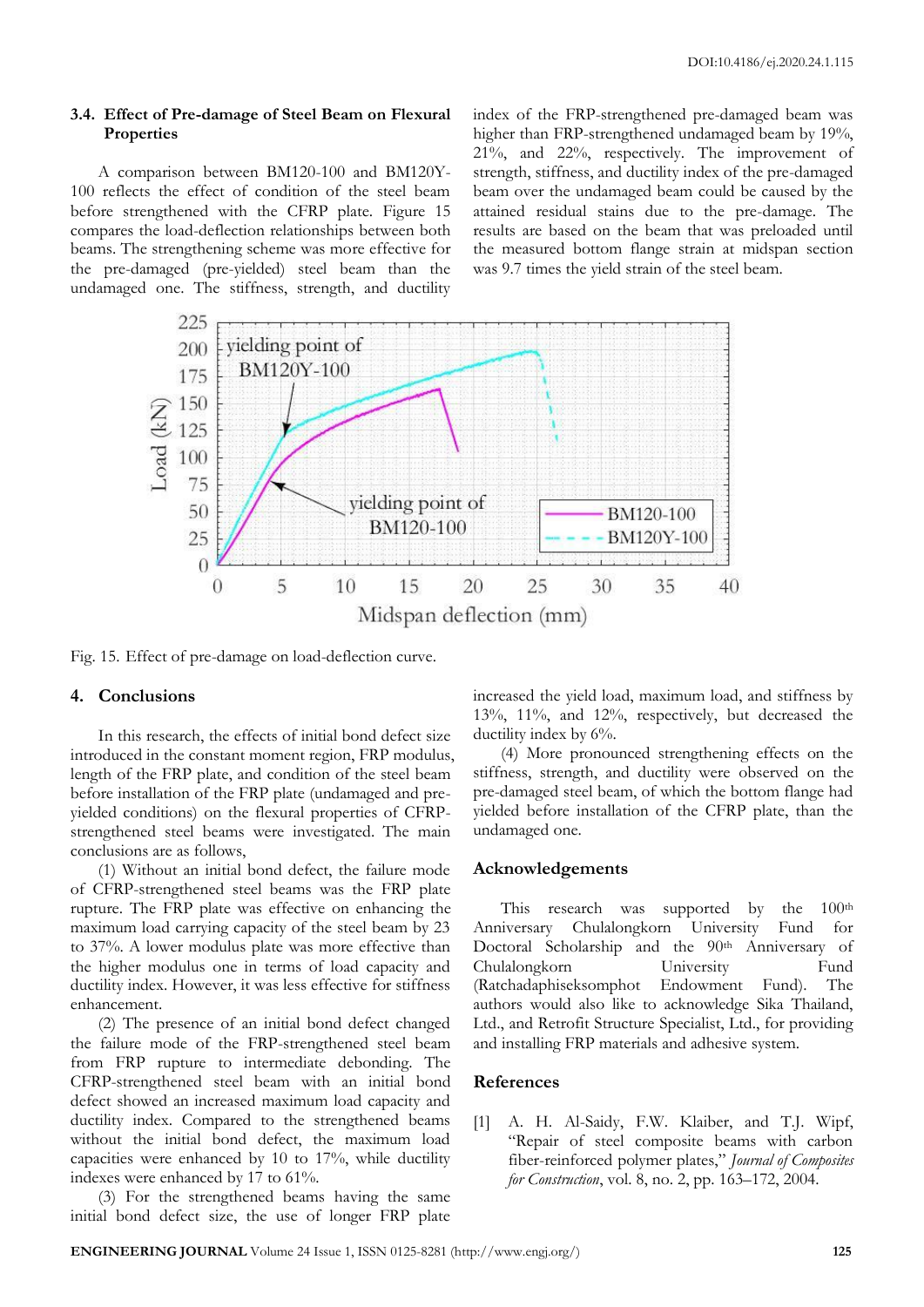- [2] X. L. Zhao and L. Zhang, "State-of-the-art review on FRP strengthened steel structures," *Engineering Structures*, vol. 29, pp. 1808-1823, 2007.
- [3] H. B. Liu, R. Al-Mahaidi, and X. L. Zhao, "Experimental study of fatigue crack growth behaviour in adhesively reinforced steel structures," *Composite Structures*, vol. 90, no. 1, pp. 12–20, 2009.
- [4] H. T. Wang, G. Wu, and J. B. Jiang, "Fatigue behavior of cracked steel plates strengthened with different CFRP systems and configurations," *Journal of Composites for Construction*, vol. 20, no. 3, p. 04015078, 2015.
- [5] T. C. Miller, M. J. Chajes, D. R. Mertz, and J. N. Hastings, "Strengthening of a steel bridge girder using CFRP plates," *Journal of Bridge Engineering*, vol. 6, pp. 514-522, 2001.
- [6] J. G. Teng, T. Yu, and D. Fernando, "Strengthening of steel structures with fiber-reinforced polymer composites," *Journal of Constructional Steel Research*, vol. 78, pp. 131-143, 2012.
- [7] D. Schnerch, K. Stanford, E.A. Sumner, and S. Rizkalla, "Strengthening steel structures and bridges with high-modulus carbon fiber–reinforced polymers," *Journal of the Transportation Research Board*, vol. 1892, pp. 237–245, 2004.
- [8] A. Lenwari, T. Thepchatri, and P. Albrecht, "Flexural response of steel beams strengthened with partial-length CFRP plates," *Journal of Composites for Construction*, vol. 9, no. 4, pp. 296-303, 2005.
- [9] J. Deng and M. M. K. Lee, "Behaviour under static loading of metallic beams reinforced with a bonded CFRP plate," *Composite Structures*, vol. 78, pp. 232– 242, 2007.
- [10] M. H. Seleem, I. A. Sharaky, and H. E. M. Sallam, "Flexural behavior of steel beams strengthened by carbon fiber reinforced polymer plates - Three dimensional finite element simulation," *Materials and Design*, vol. 31, pp. 1317-1324, 2010.
- [11] Y. J. Kim and G. Brunell, "Interaction between CFRP-repair and initial damage of wide-flange steel beams subjected to three-point bending," *Composite Structures*, vol. 93, pp. 1986–1996, 2011.
- [12] H. Zhou, T. L. Attard, Y. Wang, J. A. Wang, and F. Ren, "Rehabilitation of notch damaged steel beams using a carbon fiber reinforced hybrid polymericmatrix composite," *Composite Structures*, vol. 106, pp. 690–702, 2013.
- [13] J. G. Teng, D. Fernando, and T. Yu, "Finite element modelling of debonding failures in steel beams flexurally strengthened with CFRP laminates," *Engineering Structures*, vol. 86, pp. 213–224, 2015.
- [14] L. D. Lorenzis, D. Fernando, and J. G. Teng, "Coupled mixed-mode cohesive zone modeling of interfacial debonding in simply supported plated beams," *International Journal of Solids and Structures*, vol. 50, pp. 2477–2494, 2013.
- [15] J. Deng, Y. Jia, and H. Zheng, "Theoretical and experimental study on notched steel beams

strengthened with CFRP plate," *Composite Structures*, vol. 136, pp. 450–459, 2016.

- [16] H. E. M. Sallam, S. S. E. Ahmad, A. A. M. Badawy, and W. Mamdouh, "Evaluation of steel I-beams strengthened by various plating methods," *Advances in Structural Engineering*, vol. 9, no. 4, pp. 535–544, 2006.
- [17] H. E. M. Sallam, A. A. M. Badawy, A. M. Saba, and F.A. Mikhail, "Flexural behavior of strengthened steel-concrete composite beams by various plating methods," *Journal of Constructional Steel Research*, vol. 66, pp. 1081-1087, 2010.
- [18] Y. J. Kim and A. H. Kent, "Predictive response of notched steel beams repaired with CFRP strips including bond-slip behavior," *International Journal of Structural Stability and Dynamics*, vol. 12, no. 1, pp. 1– 21, 2012.
- [19] J. G. Teng, T. Yu, and D. Fernando, "Strengthening of steel structures with fiber-reinforced polymer composites," *Journal of Constructional Steel Research*, vol. 78, pp. 131-143, 2012.
- [20] K. Nozaka, C. K. Shield, and J. F. Hajjar, "Effective bond length of carbon-fiber-reinforced polymer strips bonded to fatigued steel bridge I-girders," *Journal of Bridge Engineering*, vol. 10:2, pp. 195-205, 2005.
- [21] C. E. Chalioris, P. M. K. Kosmidou, and N. A. Papadopoulos,, "Investigation of a new strengthening technique for RC deep beams using carbon FRP ropes as transverse reinforcements," *Fibers*, vol. 6, no. 3, p. 52, 2018.
- [22] B. El-Taly, "Repairing steel beams with different notch levels using composite materials," *Asian Journal of Civil Engineering*, vol. 19, no. 2, 2018.
- [23] E. C. Karam, R. A. Hawileh, T. El-Maaddawy, and J. A. Abdallaa, "Experimental investigations of repair of pre-damaged steel-concrete composite beams using CFRP laminates and mechanical anchors," *Thin-Walled Structures*, vol. 112, pp. 107–117, 2017.
- [24] E. Kaya, C. Kütan, S. Sheikh, and A. İlki, "Flexural retrofit of support regions of reinforced concrete beams with anchored FRP ropes using NSM and ETS methods under reversed cyclic loading," *Journal of Composites for Construction*, vol. 21, no. 1, p. 04016072, 2016.
- [25] A. M. I. Sweedan, M. M. A. Alhadid, and K. M. El-Sawy, "Experimental study of the flexural response of steel beams strengthened with anchored hybrid composites," *Thin-Walled Structures*, vol. 99, pp. 1-11, 2016.
- [26] A. M. I. Sweedan, K. M. El-Sawy, and M. M. A. Alhadid, "Interfacial behavior of mechanically anchored FRP laminates for strengthening steel beams," *Journal of Constructional Steel Research*, vol. 80, pp. 332-345, 2013.
- [27] H. Zhou, T. L. Attard, Y. Wang, J.-A. Wang, and F. Ren, "Rehabilitation of notch damaged steel beams using a carbon fiber reinforced hybrid polymeric-